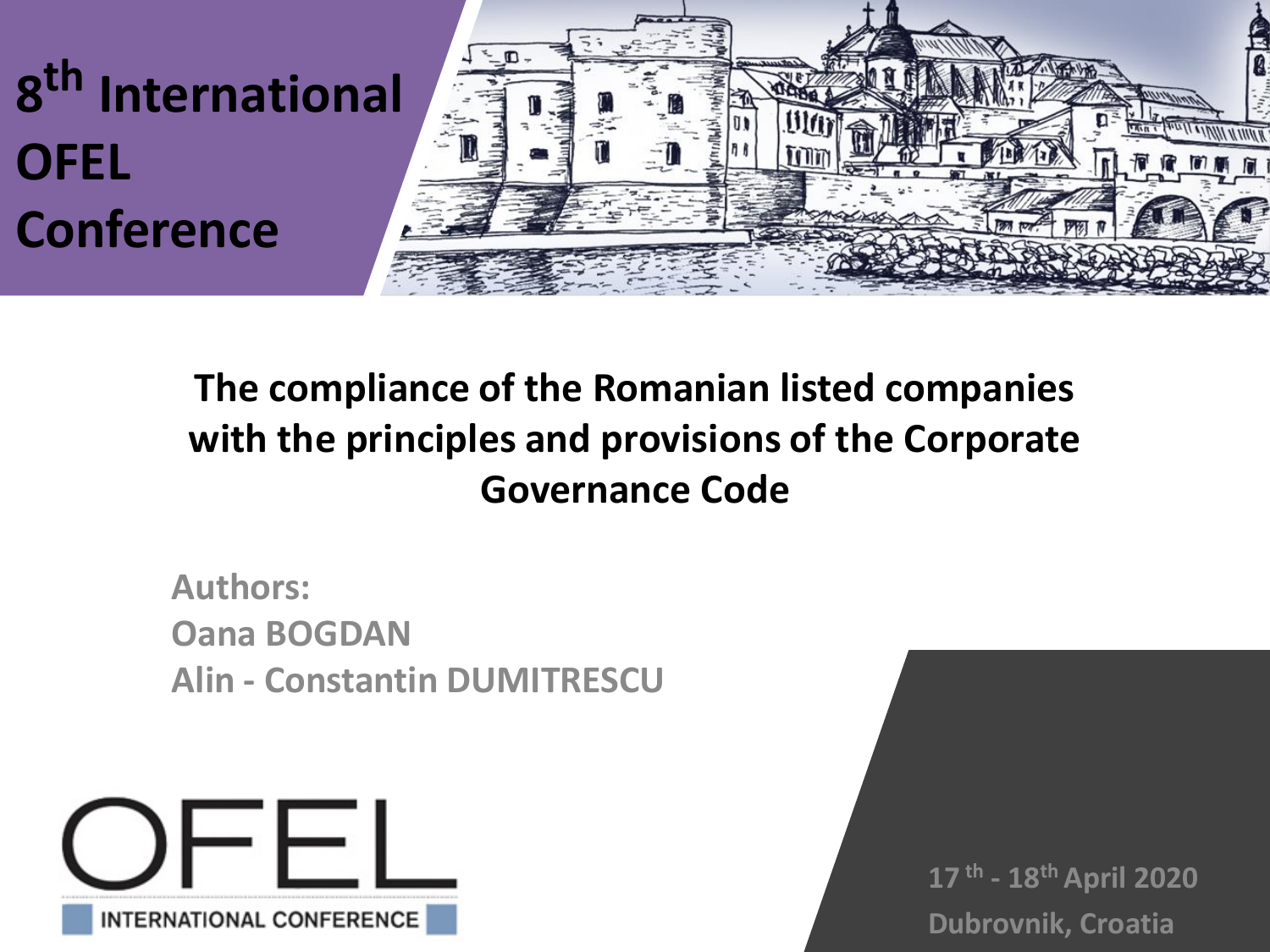#### **Research motivation**

- Starting from the assumption that corporate governance is a set of "rules of the game" by which companies are managed and supervised in order to protect the interests of all stakeholders, to increase the level of transparency and competitiveness on the market, in this paper we aim to measure the degree to which the companies listed on the Bucharest Stock Exchange (BSE) comply with the principles and provisions of the Corporate Governance Code issued by BSE ;
- *H1: There is a high compliance of the companies listed on the Bucharest Stock Exchange with the provisions and principles of the Corporate Governance Code developed by the BSE.*

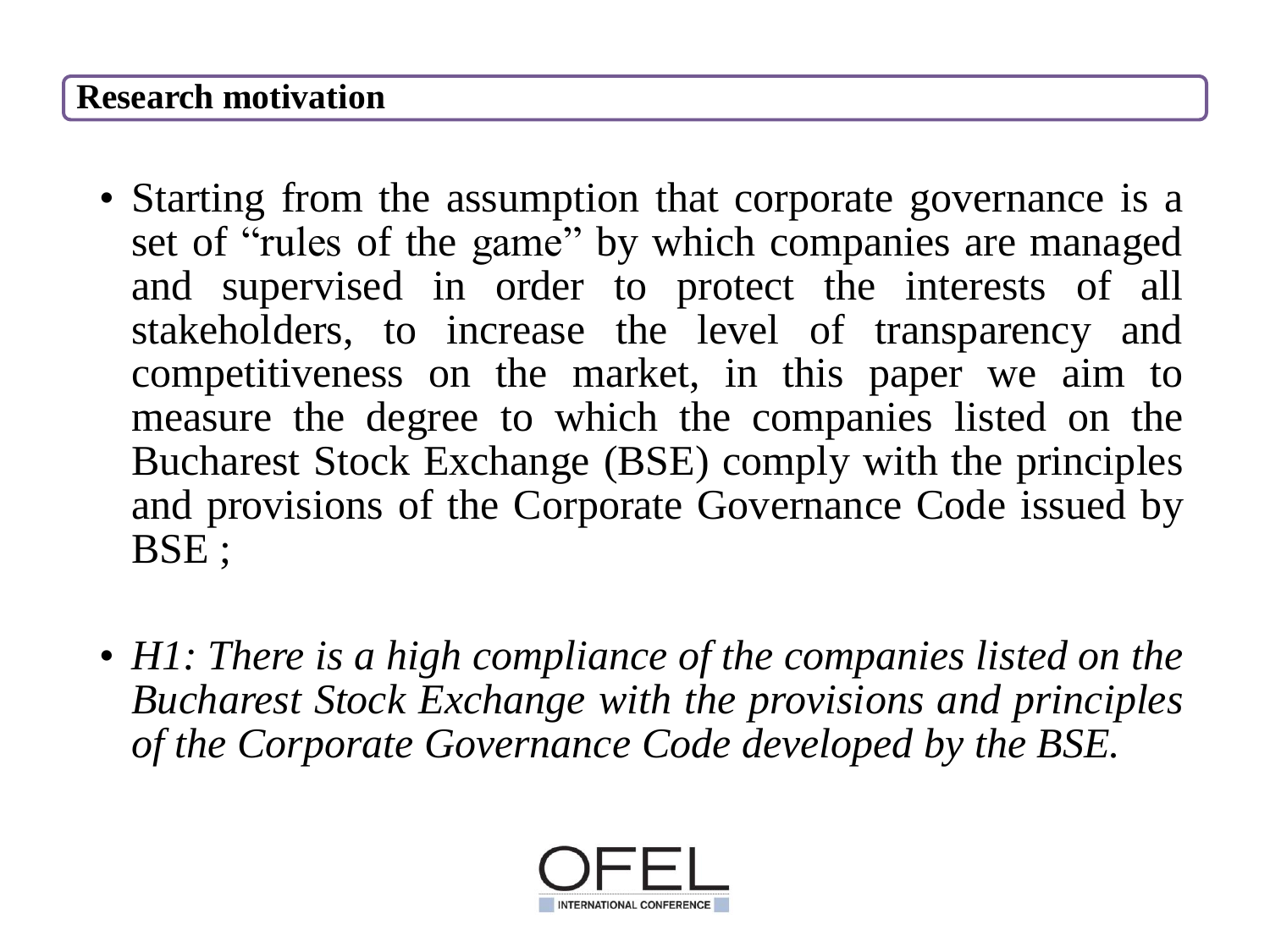*The sections of the Corporate Governance Code issued by BSE*

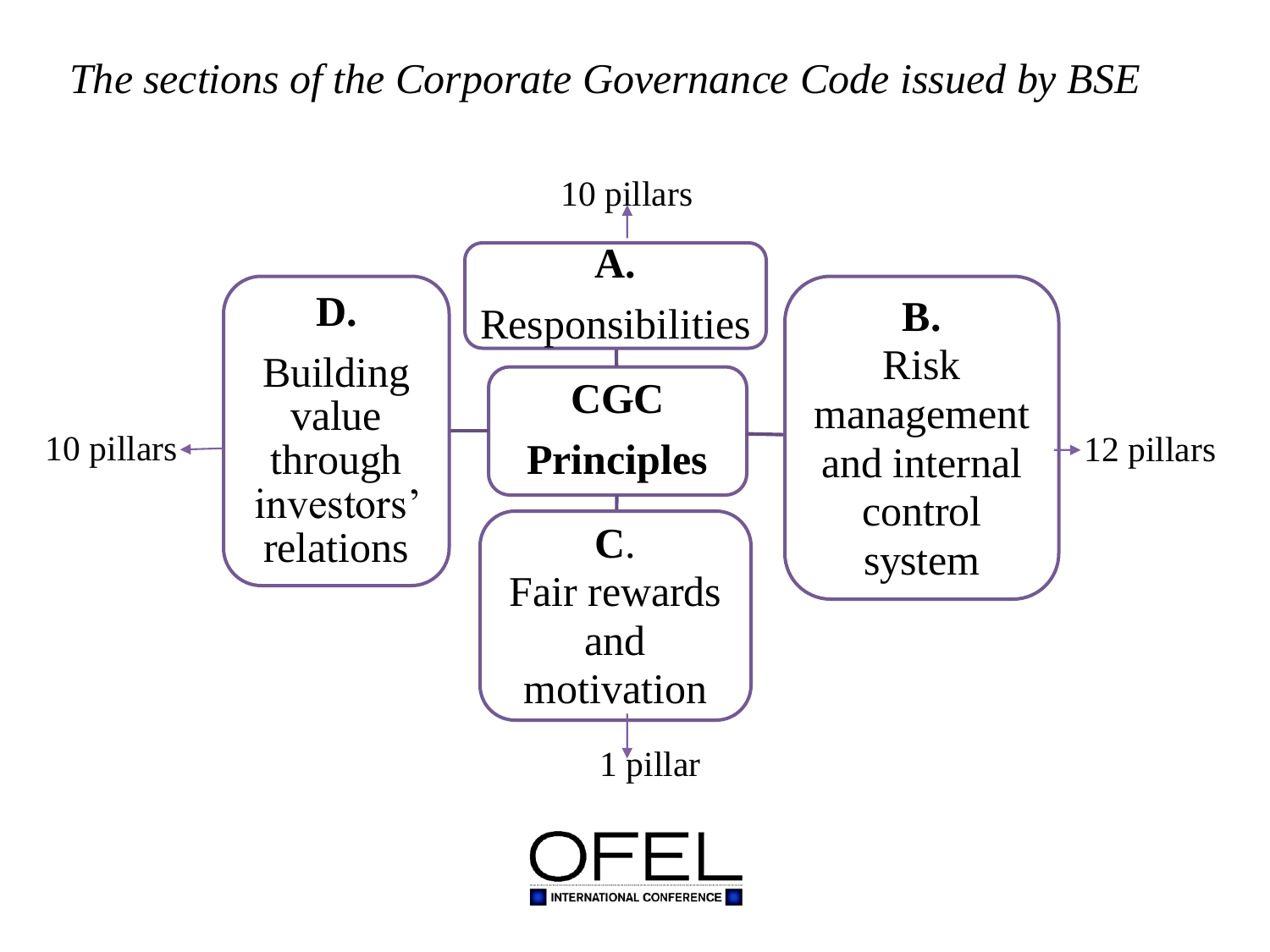For the entities included in our study we used a scoring system that reflects the extent to which they comply with the provisions and principles presented above, thus transforming the enunciative data into numerical, quantitative data.

Taking into account the fact that in the Comply or Explain statement the companies have three options through a self-assessment that reflects the full compliance, partial compliance or non-compliance, the following table reflects the scoring system used according to the response published in 2018 by the studied companies:

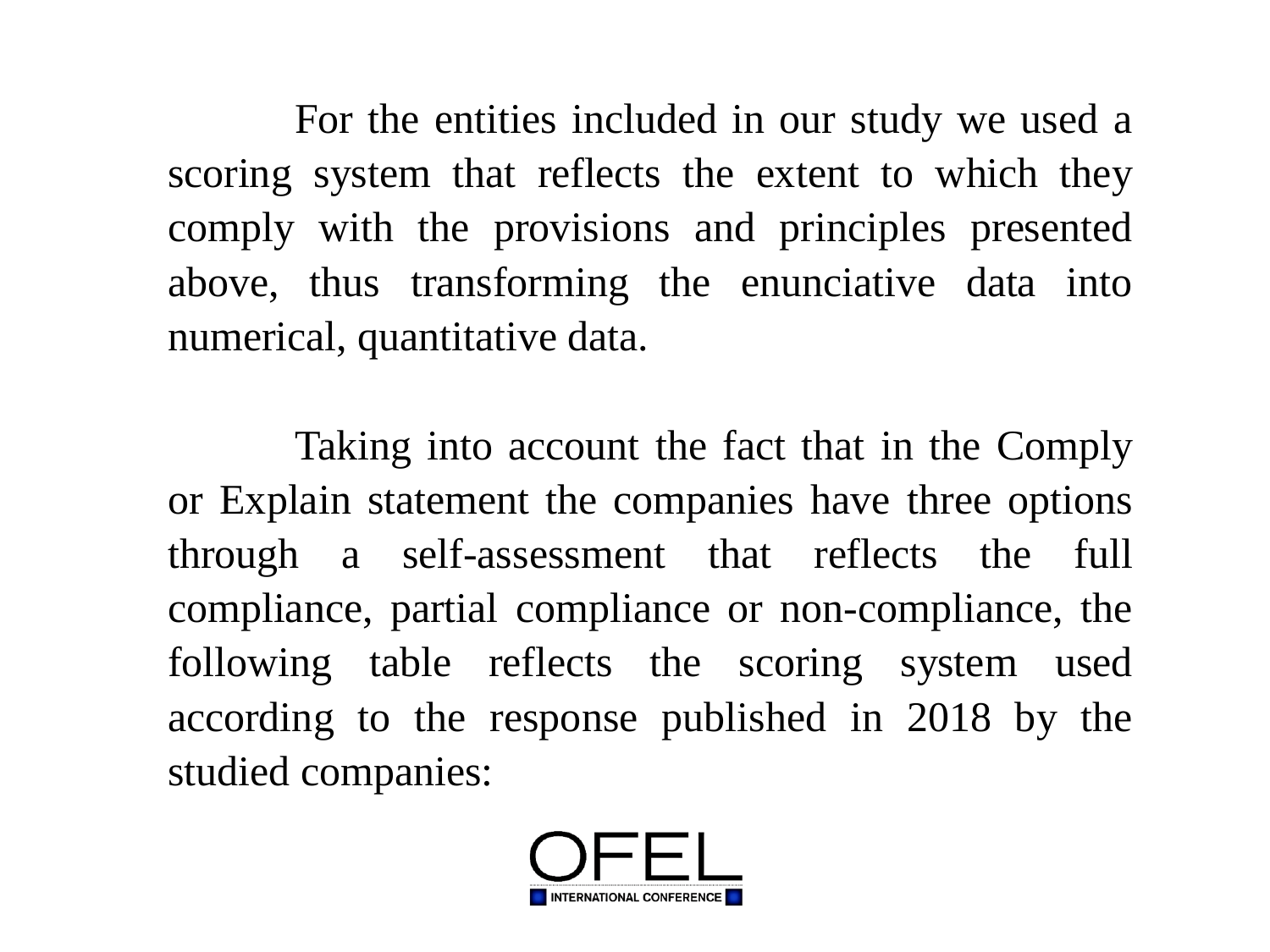## **Conformity degree with the principles and provisions of CGC**

| <b>Conformity</b><br>mark | <b>Significance</b>                                |
|---------------------------|----------------------------------------------------|
| 3                         | Full compliance with the principles and provisions |
| $\mathbf 1$               | Partial compliance                                 |
| $\bf{0}$                  | Non-compliance                                     |

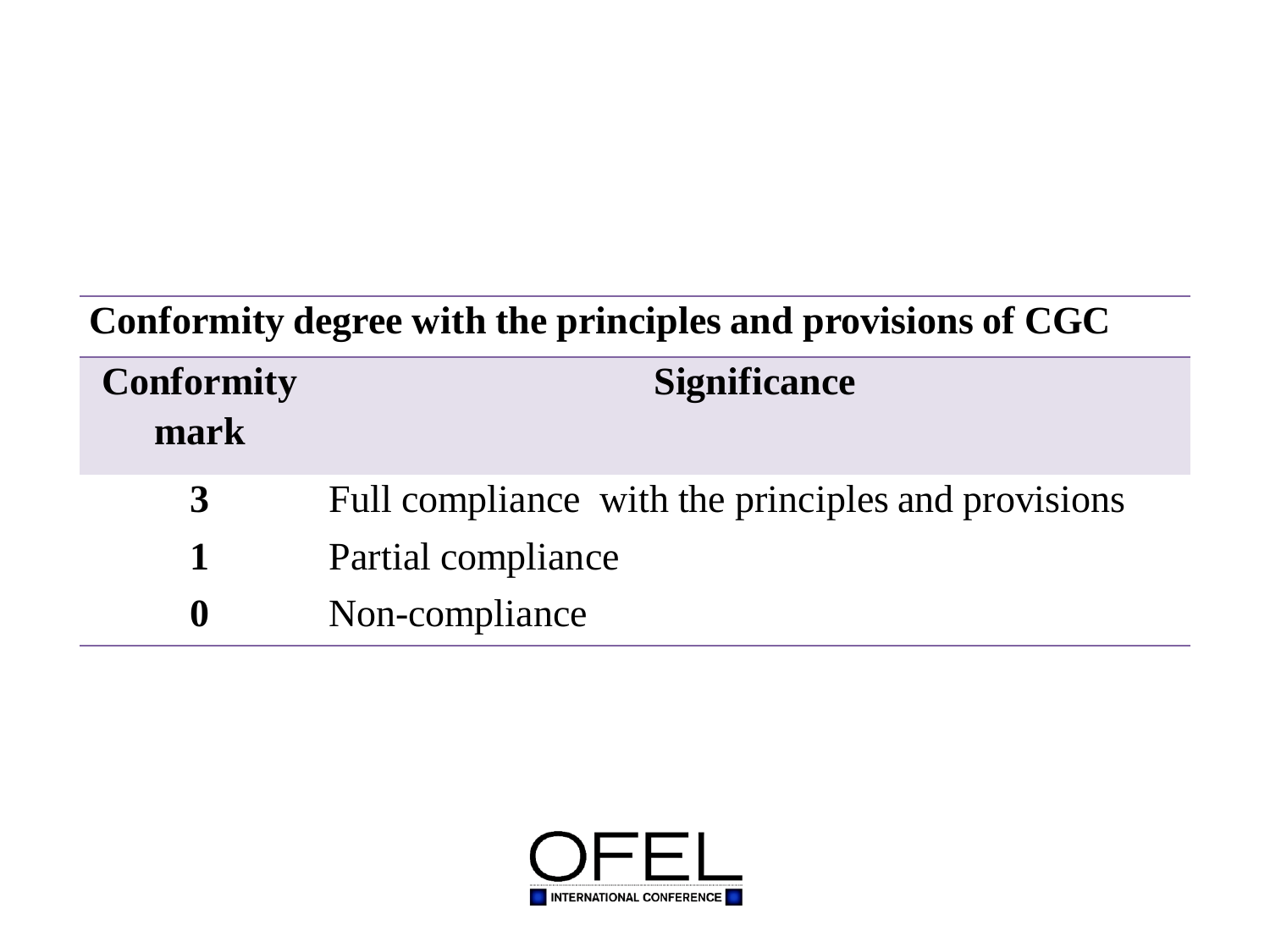Considering the 4 sections of the Code and the proposed scoring system, for section A a company can obtain a maximum of 30 points, for section B a maximum of 36 points, for section C, 3 points and for section D a maximum of 30 points. In total, a company can sum up 99 points, which reflects total compliance in all sections of the Corporate Governance Code. For the studied companies, the maximum score that can be reached is 6,039 points.

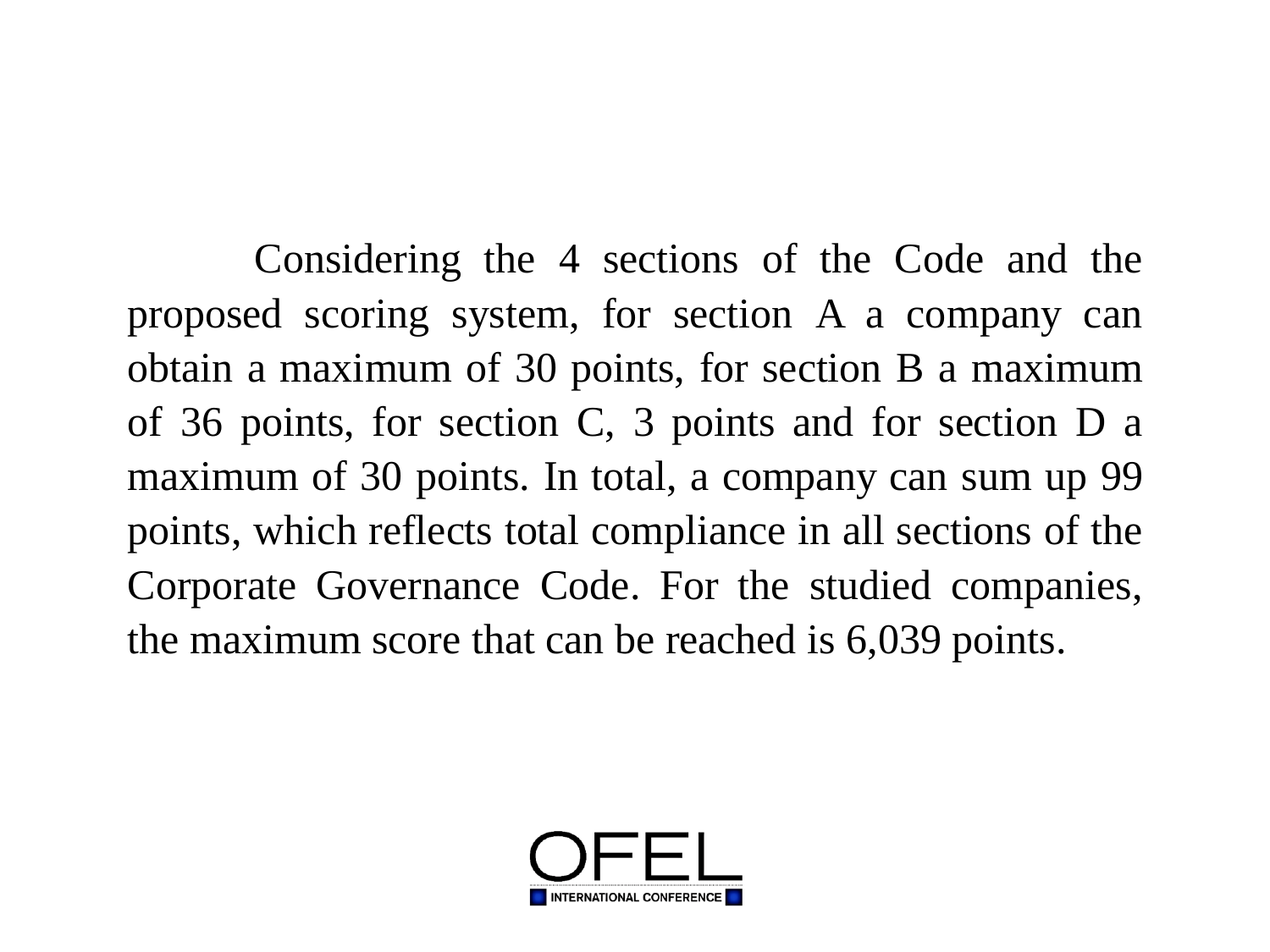The analysis of the Comply or explain statement made for each of the 61 entities studied in accordance with the scoring system, highlights the following level of conformity with the Code's provisions and principles:

| Level of conformity with the Code's provisions and |                |               |                          |  |  |  |  |  |
|----------------------------------------------------|----------------|---------------|--------------------------|--|--|--|--|--|
| principles                                         |                |               |                          |  |  |  |  |  |
| <b>Category</b>                                    | <b>Maximum</b> | <b>Obtain</b> | <b>Comply assessment</b> |  |  |  |  |  |
|                                                    | score          | results       | (%*maximum score)        |  |  |  |  |  |
| <b>Total CGC</b>                                   | 6,039          | 4,706         | 78%                      |  |  |  |  |  |
| <b>Section A</b>                                   | 1,830          | 1,487         | 81%                      |  |  |  |  |  |
| <b>Section B</b>                                   | 2,196          | 1,690         | 77%                      |  |  |  |  |  |
| <b>Section C</b>                                   | 183            | 100           | 55%                      |  |  |  |  |  |
| <b>Section D</b>                                   | 1,830          | 1,429         | 78%                      |  |  |  |  |  |

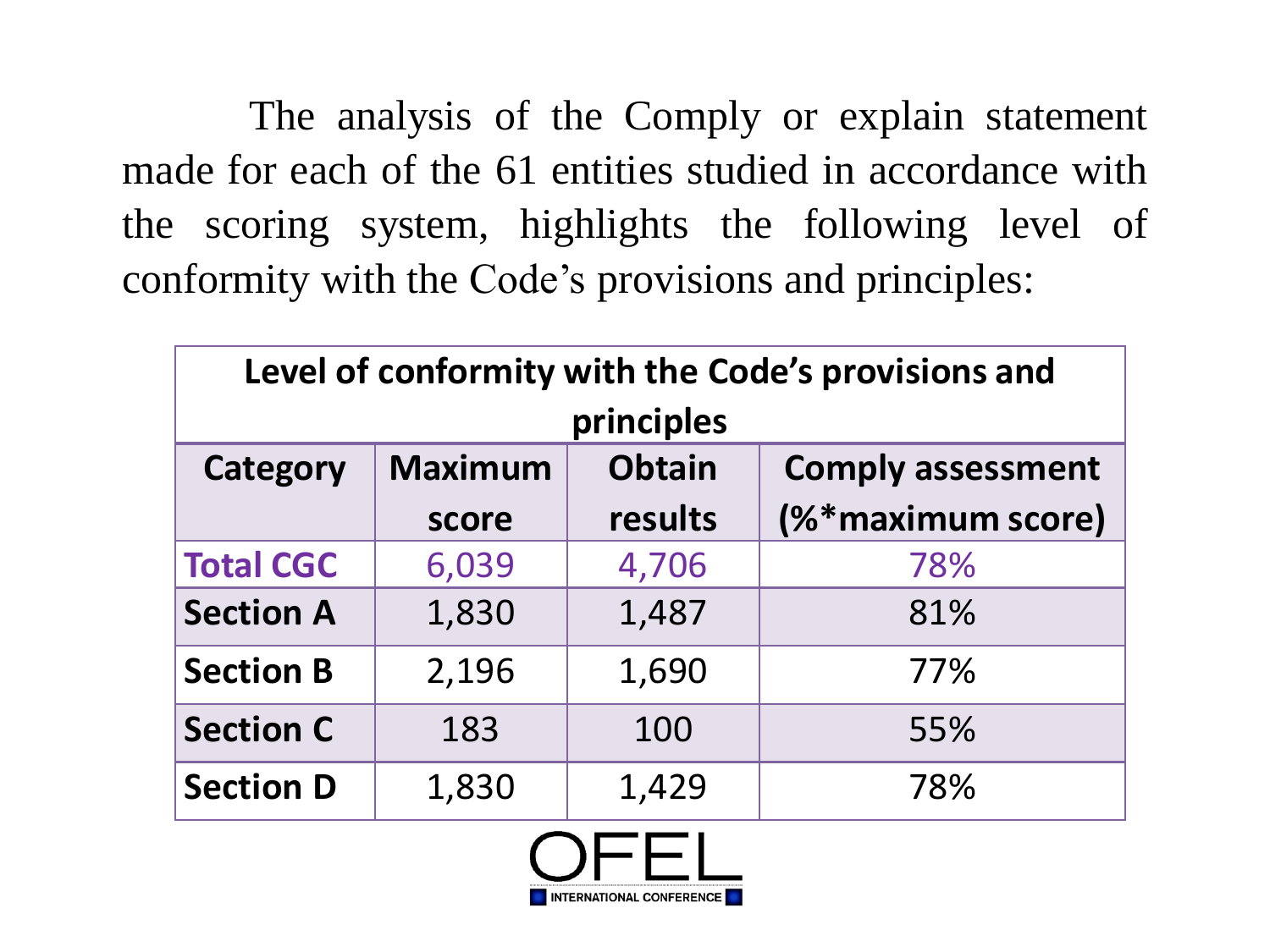| <b>Descriptive</b>        | <b>Section</b> | <b>Section</b> | <b>Section</b> | <b>Section</b> |
|---------------------------|----------------|----------------|----------------|----------------|
| statistics                | A              | B              | C              |                |
| <b>Mean</b>               | 24.37          | 27.70          | 1.63           | 23.42          |
| <b>Median</b>             | 27             | 33             |                | 24             |
| <b>Standard deviation</b> | 6.85           | 11.40          | 1.35           | 5.93           |
| <b>Min</b>                |                |                |                |                |
| <b>Max</b>                | 30             | 36             |                | 30             |
| Sum                       | 1,487          | 1,690          | 100            | 1,429          |
| Count                     | 61             | 6              | $6^{\degree}$  |                |

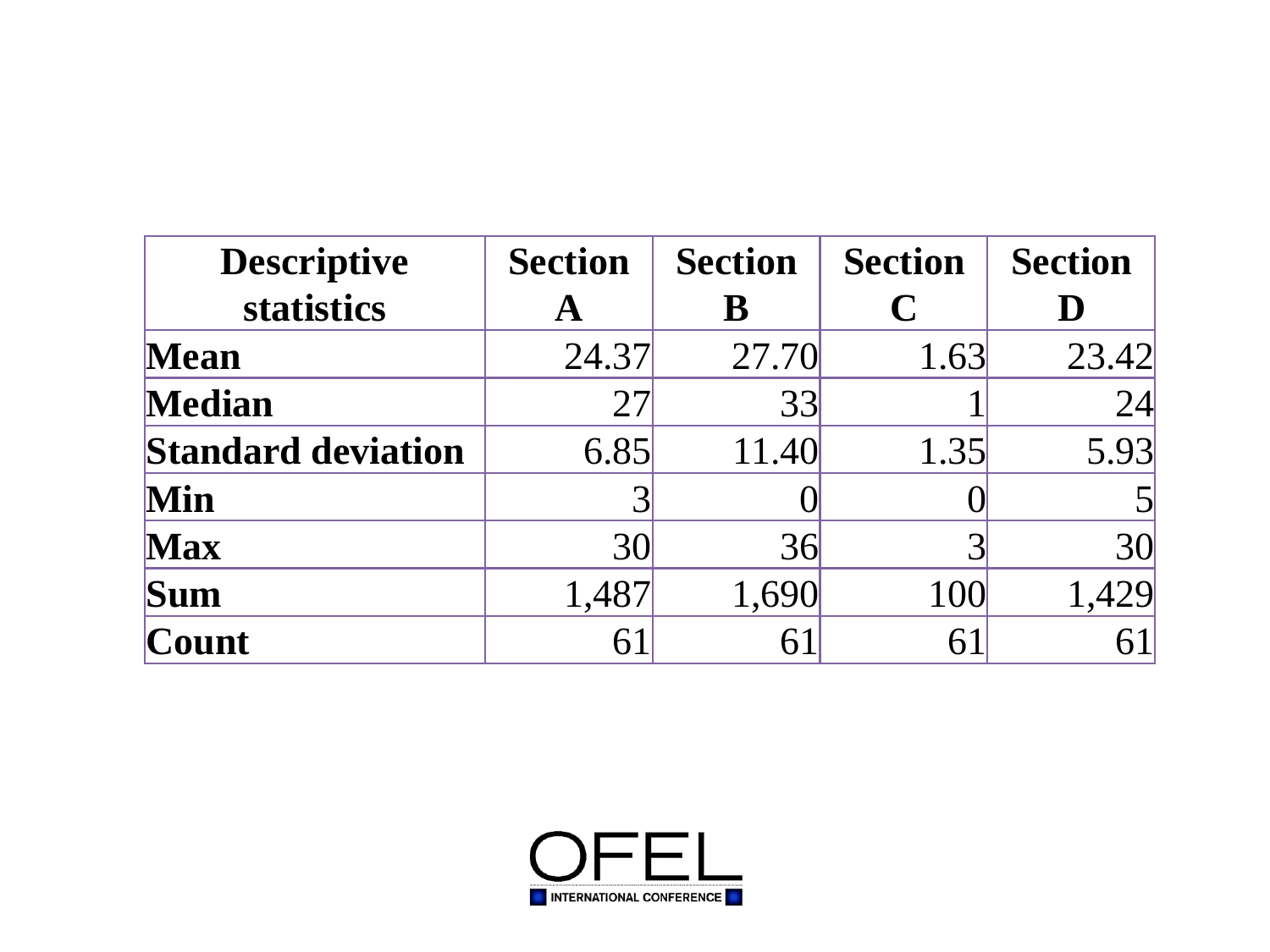#### **DESCRIPTIVE STATISTICS**

Section A Section B Section C Section D



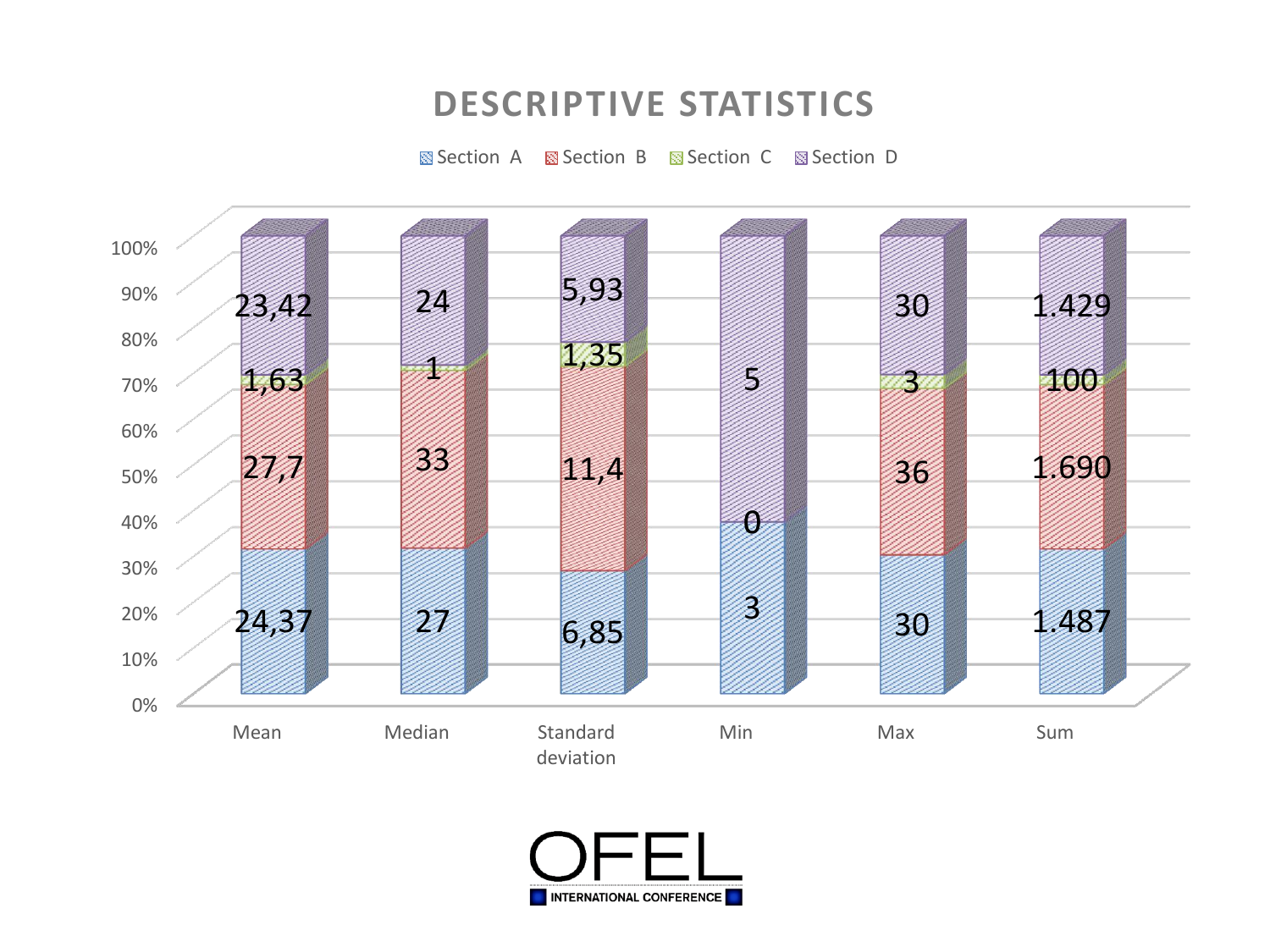#### **Research results**

- The results of the research carried out reflect a high degree of compliance of the entities listed on the Bucharest Stock Exchange from Romania with the principles and provisions of the Corporate Governance Code.
- Our research results validates Hypothesis *H1: There is a high compliance of the companies listed on the Bucharest Stock Exchange with the provisions and principles of the Corporate Governance Code developed by the BSE.*

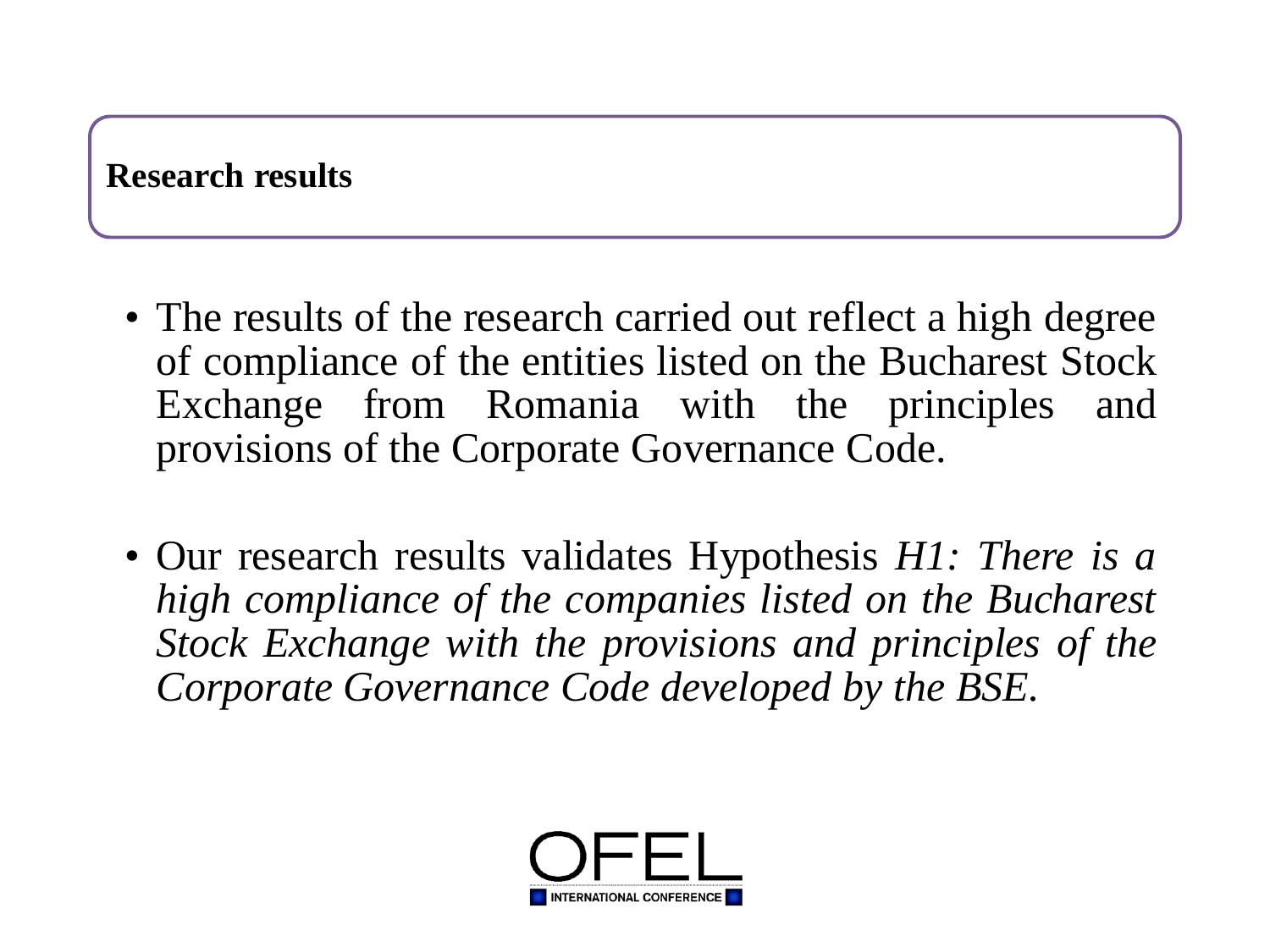#### **Conclusions**

- The Comply or Explain statement reflects the extent to which the corporate governance rules are observed by the listed entities through a self-assessment that reflects the full compliance, partial compliance or non-compliance with the provisions of the Code. The statement can be included in the Annual Report or can be presented separately;
- The implementation of the provisions and principles of the Governance Code ensures transparency, trust for both current and potential investors, as well as the fair treatment of shareholders in relation to the access to information because the statement describes the aspects regarding the administration and the control of the company;

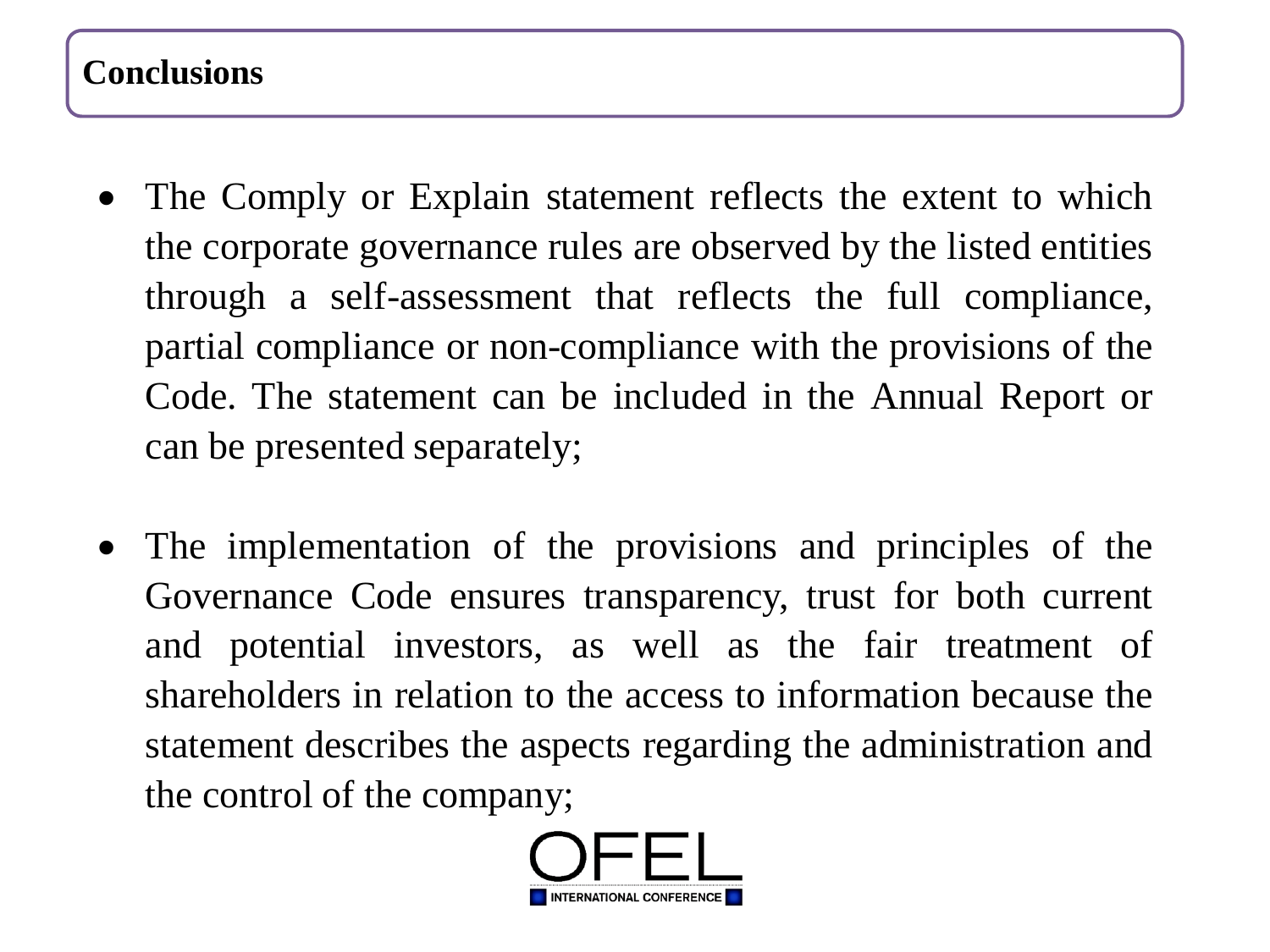#### **Conclusions**

- We may notice the companies' favourable perception on the need to adopt the principles of corporate governance;
- As a consequence, we consider that the companies under study show a high degree of compliance with the principles of corporate governance developed by the BSE, thus understanding that good corporate governance can ensure the sustainable development of the company.

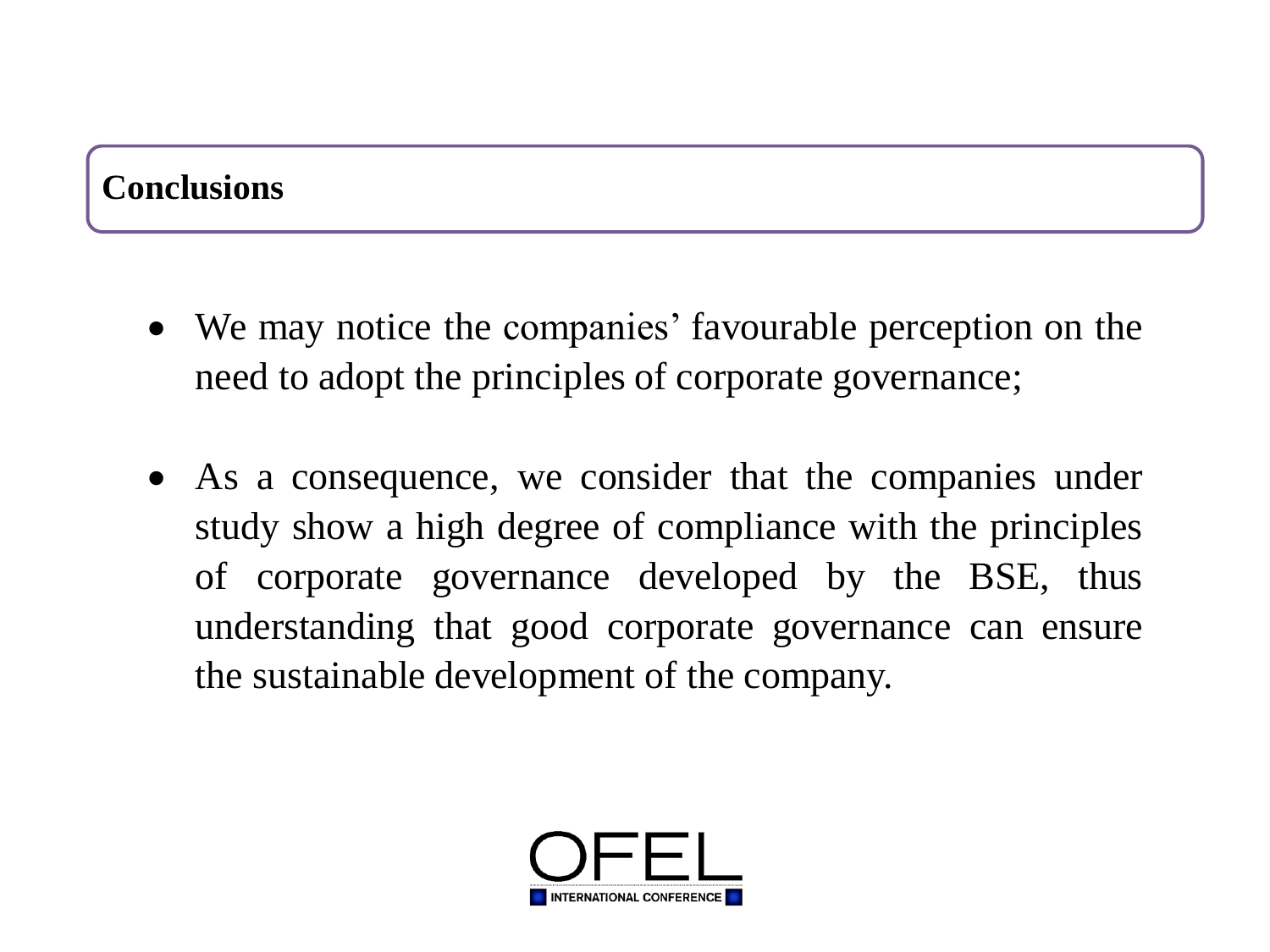#### **Conclusions**

- The aim of this paper was to study the compliance of the companies listed on the Bucharest Stock Exchange with the principles and provisions of the Corporate Governance Code issued by the main stock exchange in Romania (BSE).
- We believe that the ease of access to additional funds, the increase of transparency in reporting, the sustainable development in the context of globalisation and the increase of the market value of the company are the benefits of an efficient corporate governance system that can represent a competitive advantage to any economic entity. The study undertaken showed that the analysed companies comply in a very large extent with the provisions and principles of the Corporate Governance Code, which reflects the importance given to this concept.